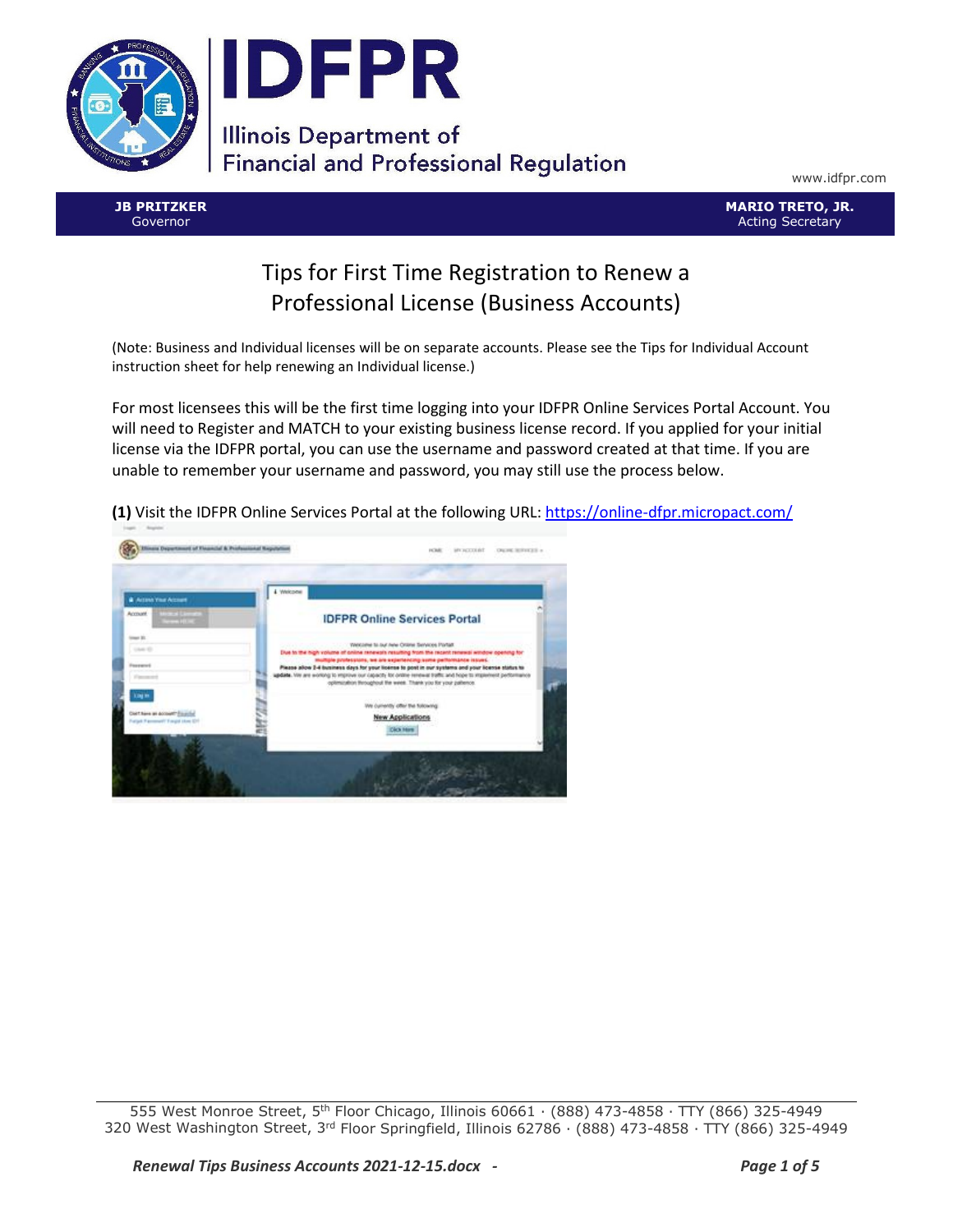**(2)** Click on "Register" under the Log In button.

| Account  | <b>Medical Cannabis</b><br><b>Renew HERE</b>                                    |  |
|----------|---------------------------------------------------------------------------------|--|
| User ID  |                                                                                 |  |
| Password |                                                                                 |  |
| Password |                                                                                 |  |
| Log In   |                                                                                 |  |
|          | Don't have an account <sup>p</sup> Register<br>Forgot Password? Forgot User ID? |  |

**(3) Register as a BUSINESS.**



555 West Monroe Street, 5th Floor Chicago, Illinois 60661 ∙ (888) 473-4858 ∙ TTY (866) 325-4949 320 West Washington Street, 3rd Floor Springfield, Illinois 62786 ∙ (888) 473-4858 ∙ TTY (866) 325-4949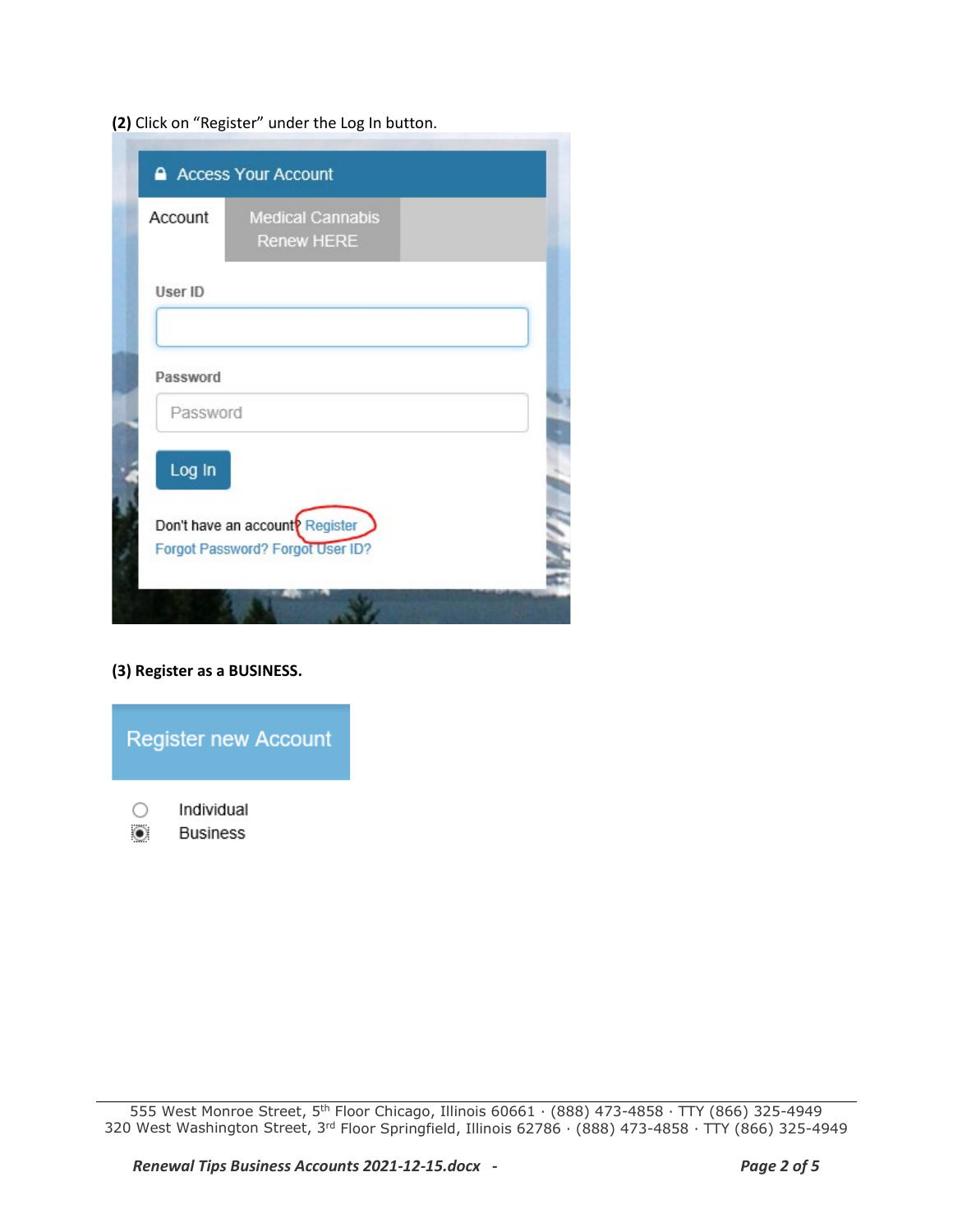**(4)** Select "Yes" under Account Matching, then Click the "Next" Button.

## **Account Matching**

Cancel

**Next** 

Review the options and then select Yes, or No in the radio buttons or table below.

| 1. I am applying for a license with the IDFPR for the first time and have never been issued a professional license by the IDFPR. | <b>CLICK NO</b>  |
|----------------------------------------------------------------------------------------------------------------------------------|------------------|
| 2. I am a current licensee of the IDFPR.                                                                                         | <b>CLICK YES</b> |
| 3. I have been fingerprinted for a license application and those results have been sent to IDFPR.                                | <b>CLICK YES</b> |
| 4. I previously applied for a license or sat for an examination, but never received a license from the IDFPR.                    | <b>CLICK YES</b> |
| 5. I had a license or registration with the IDFPR, but its status is now either: not renewed, expired or inactive.               | <b>CLICK YES</b> |

**(5)** Enter the organization's FEIN and the organization address Zipcode on the license (5 digits only). Click the "Finish" button.

<sup>555</sup> West Monroe Street, 5th Floor Chicago, Illinois 60661 ∙ (888) 473-4858 ∙ TTY (866) 325-4949 320 West Washington Street, 3rd Floor Springfield, Illinois 62786 ∙ (888) 473-4858 ∙ TTY (866) 325-4949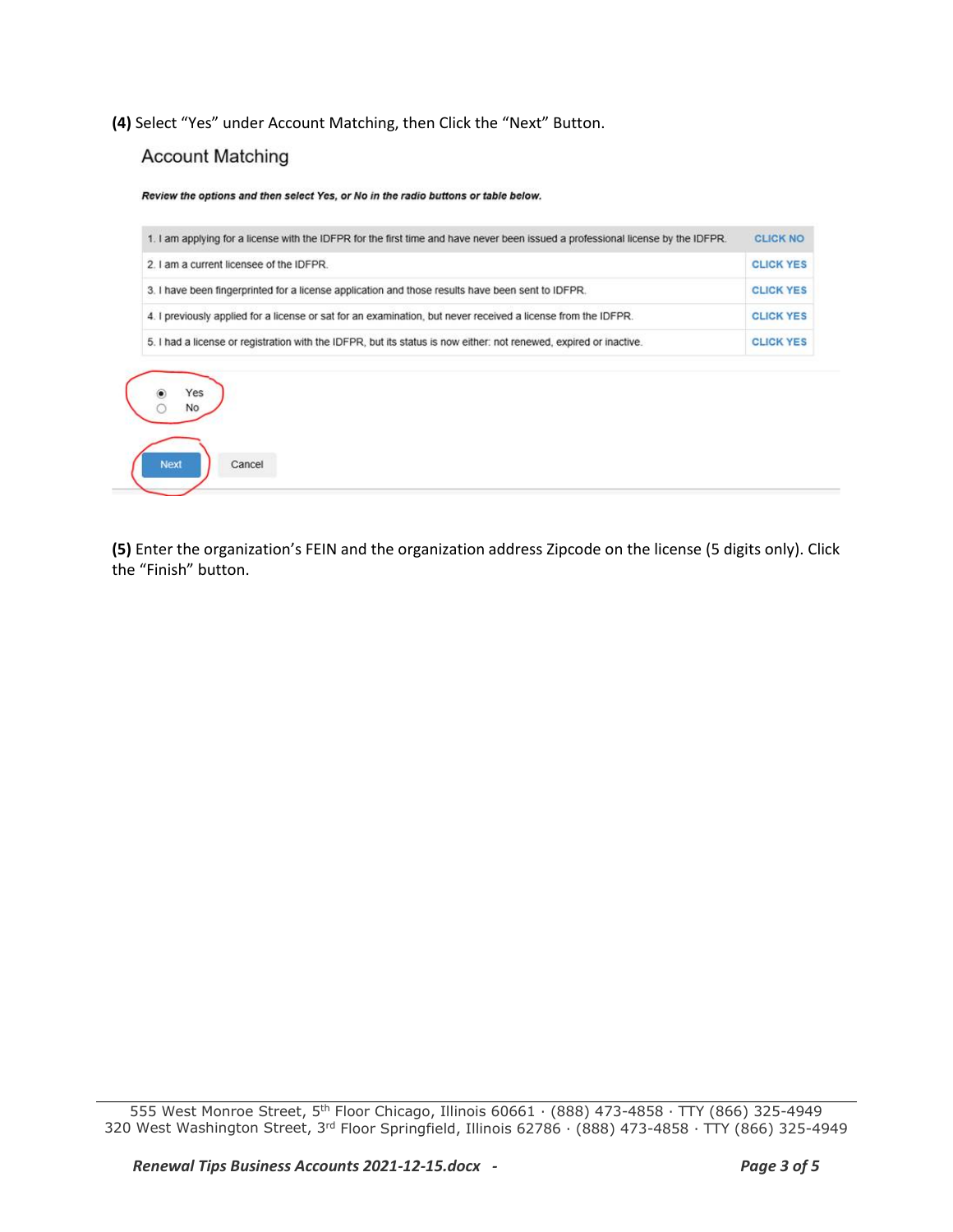## **Account Matching**

Fields marked with an asterisk \* are required. Step 2. Answer Security Questions

We will try to find your account by asking you the questions below:

Items with \* are required.

|                   | *FEIN     |  |  |  |
|-------------------|-----------|--|--|--|
| *Address Zip Code | Access ID |  |  |  |
|                   |           |  |  |  |
|                   |           |  |  |  |
| <b>Finish</b>     | Cancel    |  |  |  |
|                   |           |  |  |  |

**(6)** You may proceed to set up the account.

<sup>555</sup> West Monroe Street, 5th Floor Chicago, Illinois 60661 ∙ (888) 473-4858 ∙ TTY (866) 325-4949 320 West Washington Street, 3rd Floor Springfield, Illinois 62786 ∙ (888) 473-4858 ∙ TTY (866) 325-4949